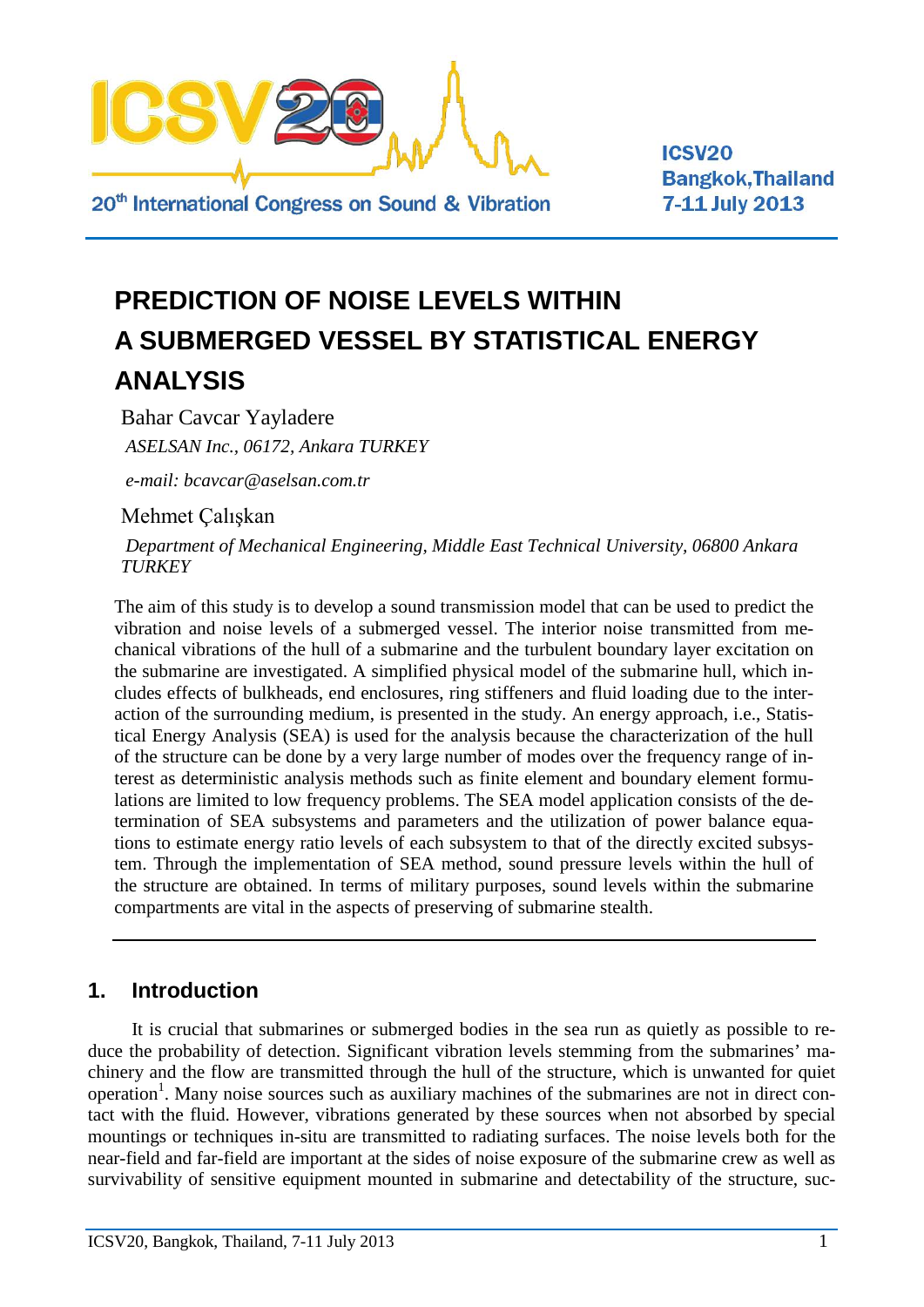cessively. Reduction of this structure-borne radiated noise is necessary for the structure in order to provide comfortable and quiet working space for the crew and the interior equipment and preserve its stealth in operational conditions against the enemy vessels around the structure. Due to the fact that structure-borne noise modelling of an underwater structure is an important issue, a careful assessment and analysis should be conducted.

The focus of this work is to investigate the noise levels inside a submerged structure under two different configurations using Statistical Energy Analysis (SEA). The methods such as finite element and boundary element are insufficient or impractical when the system is characterized by a very large number of modes over a high frequency range of interest. Moreover, the higher order mode analysis is sensitive to small changes in structure geometry and material properties. For such complex problems, Statistical Energy Analysis (SEA) is the inevitable methodology that takes the irregularities of the system into account<sup>2</sup>. On the other hand, the moderate detail requirements make SEA less exhausting and expensive than finite element methods.

## **2. Model Development**

In this study, the submarine model used in the study of Caresta and Kessissoglou on low frequency vibration of a submerged hull is utilized. The submarine is composed of a 45 m length and 40 mm thick cylindrical shell stiffened with 90 stiffeners, 2 bulkheads and 2 end caps. The stiffeners have a rectangular cross section 0.08 m x 0.15 m and their spacing is 0.5 m along the cylinder shell<sup>3</sup>. In order to predict noise transmission in an underwater structure using SEA method, VA One software product is used. The physical system elements used in the model are the regularly framed underwater structure, fluid around the structure and the machinery sources [\(Figure 1\)](#page-1-0).



**Figure 1.** The submarine model developed in VA One

<span id="page-1-0"></span>In the analysis, all compartments are presented as cylindrical shell subsystems whereas the bulkheads of the structure are plate subsystems. For shell and plate subsystems, the wave propagates in two dimensions. The ring stiffeners are defined in the software product, which enables the users characterize the subsystem as ribbed plate in the property selection. The fluid medium (air) in the compartments is modelled as acoustic cavities of the system. The acoustic cavities are then used to represent wave propagation in three dimensions. The external section of the structure is subjected to turbulent flow by sea water. In the model, there are 11 subsystems, 5 acoustic cavity subsystems, 11 area junctions and 4 line junctions. The plate and shell subsystems are coupled with each other through line junctions, the coupling of the acoustic cavities and shell and plate subsystems is provided by area junctions. The construction of these subsystems and junctions is achieved through SEA method.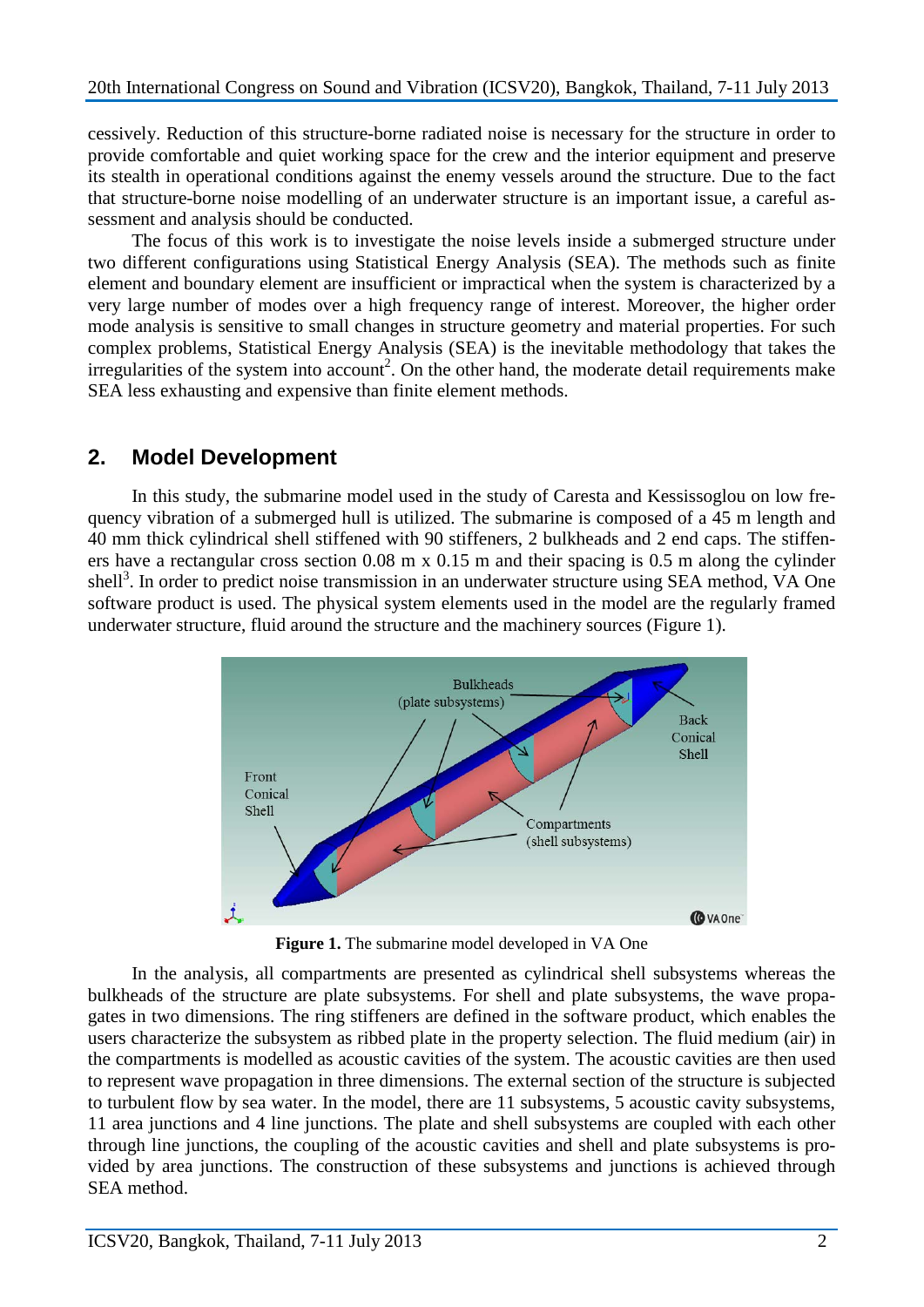## **3. Analysis & Results**

With the creation of the subsystems and junctions of the submarine model, the analysis to get the sound level predictions within the submarine compartments can be performed.

#### **3.1 Evaluation of Modal Density Parameter**

The modal density of a subsystem gives the number of modes per unit frequency. This parameter for a subsystem can be evaluated with the developed model in VA One. In [Figure 2,](#page-2-0) modal densities of conical shell and compartment subsystems are given.



**Frequency (Hz)** 

**Figure 2.** Modal Density of the Compartment Subsystem

<span id="page-2-0"></span>The modal density concept is highly dependent on the geometry, material and frequency of the structure. For flat plates, the modal density is independent of frequency and the values for the bulkheads are constant for all the frequencies. At high frequencies, the subsystems' modal densities reach to constant values except the compartments. This is because the modal density of the shell approaches the modal density of a flat plate<sup>4</sup>. The acoustic cavity subsystems, filled with air inside the compartments, display high modal density characteristics.

The SEA method is applied when the modal density values of the subsystems are high enough. Thus, above 100 Hz the developed model has reliable results and the frequency range of this problem can be noted as between 100 Hz and 8 kHz.

### **3.2 Prediction of Sound Level inside the Compartments**

<span id="page-2-1"></span>After model development, energy balance equations are formed. In the analysis, the damping loss factors of the subsystems are chosen as 1%. Responses predicted by SEA method are proportional to the power input. The input excitations are engine air-borne noise (ABN) and turbulent boundary layer noise (TBL). The analyses for the two excitations are conducted for each operating conditions. The configurations used in the analyses are given in [Table 1.](#page-2-1)

| <b>First Condition</b> | Depth | 5 <sub>m</sub>   |
|------------------------|-------|------------------|
| TBL noise              | Speed | $5 \text{ m/s}$  |
|                        |       | $10 \text{ m/s}$ |

|  |  | Table 1. Analysis Configurations |  |
|--|--|----------------------------------|--|
|--|--|----------------------------------|--|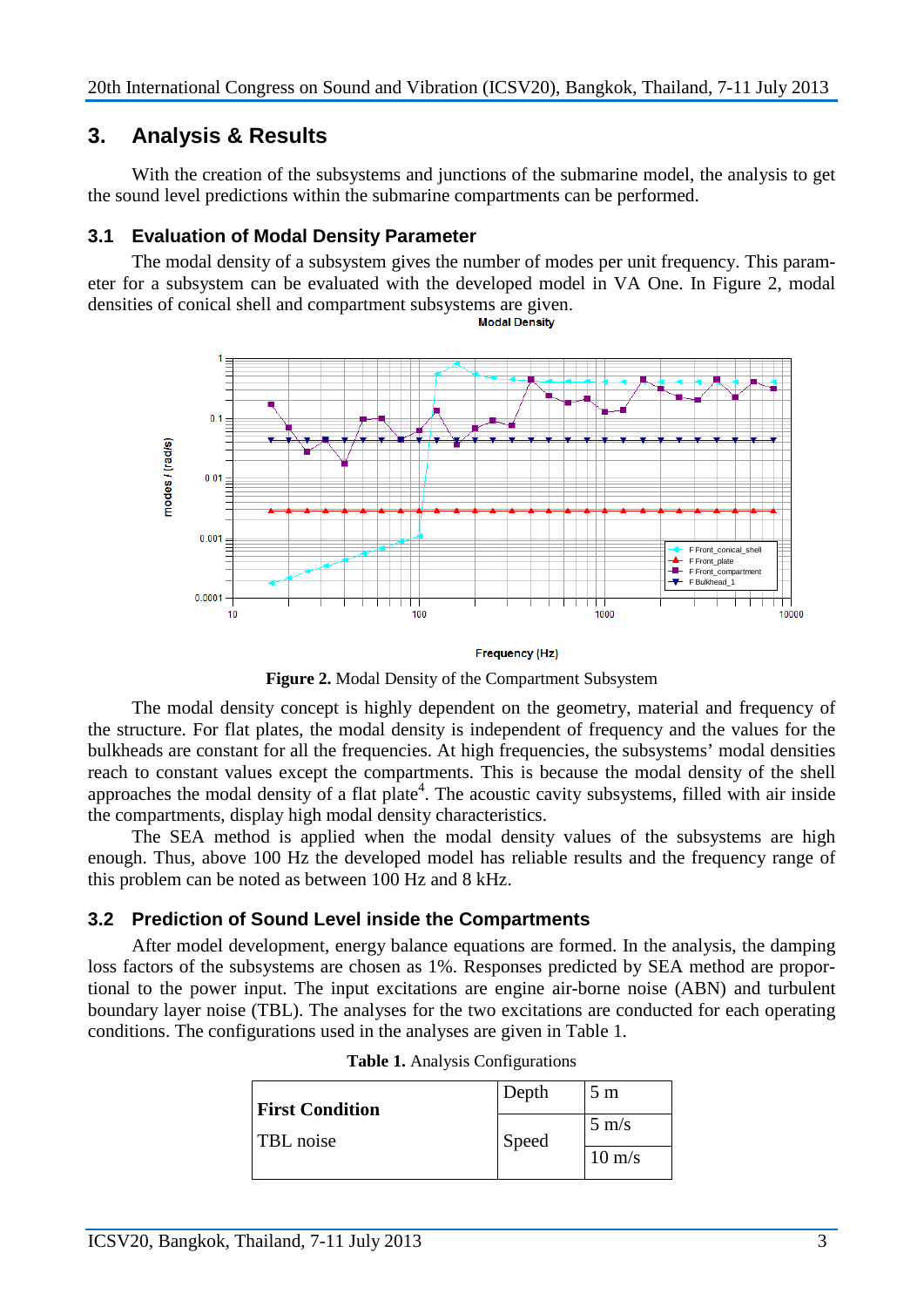| <b>Second Condition</b> | Depth | 5 <sub>m</sub>   |
|-------------------------|-------|------------------|
| Engine noise (ABN)      | Speed | $5 \text{ m/s}$  |
| TBL noise               |       | $10 \text{ m/s}$ |

In order to discern the effects of the noise sources separately for the noise levels within the compartments of the submarine model, the analysis is conducted for different conditions for the input loadings and speed of the submerged vessel considering the submerged condition of a submarine.

A-weighted sound levels are presented between 31.5 Hz and 8000 Hz, which is the frequency band for the given input, in 1/1 octave band centre frequencies.



Figure 3. SEA Estimation for the Sound Levels within the Compartments (1<sup>st</sup> Condition - 5 m/s)



**Figure 4.** SEA Estimation for the Sound Levels within the Compartments (1<sup>st</sup> Condition - 10 m/s)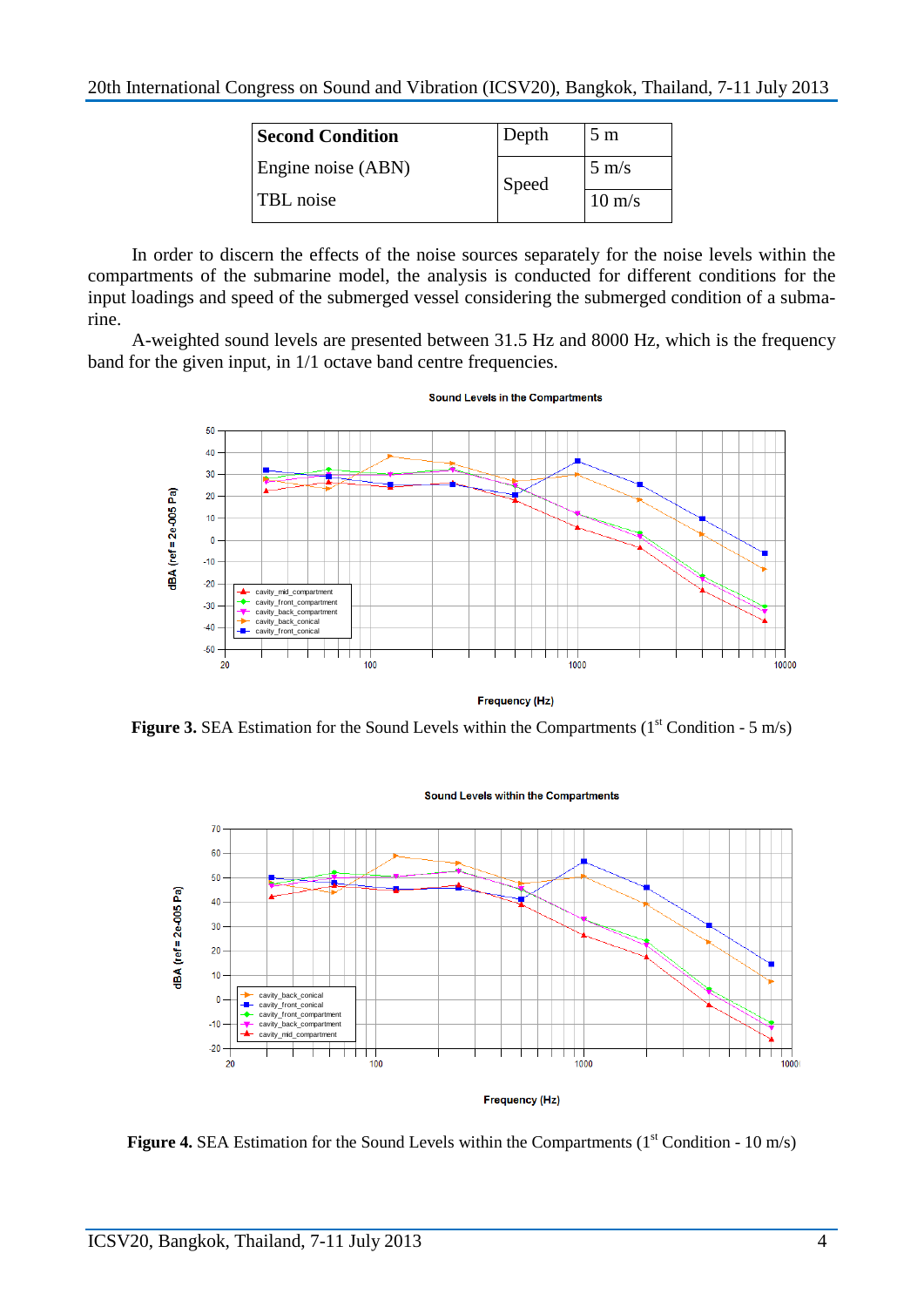#### 20th International Congress on Sound and Vibration (ICSV20), Bangkok, Thailand, 7-11 July 2013

For the first configuration, TBL noise contribution is analysed. In terms of the magnitude, the TBL noise results in low noise levels within the compartments. When the results of the sound levels within the compartments are examined, at low frequencies the values are close to each other. For mid and high frequencies the values within the conical compartments are getting higher compared to cylindrical shell compartments. At some frequencies distinct peak values can be observed for the compartments with conical shapes. In addition, above 1000 Hz, the front conical compartment is the noisiest region due to higher values of the vibration velocity for the submarine model. This can be better explained by the flow direction.

As the submarine moves faster, the sound levels are getting observably higher owing to increases in the velocity levels. It can be noted that the sound levels increase nearly 15 dB at the speed of 10 m/s for all the frequency range.



**Sound Levels in the Compartments** 

**Frequency (Hz)** 

**Figure 5.** SEA Estimation for the Sound Levels within the Compartments  $(2^{nd}$  Condition - 5 m/s)



**Sound Levels in the Compartments** 

Figure 6. SEA Estimation for the Sound Levels within the Compartments (2<sup>nd</sup> Condition - 10 m/s)